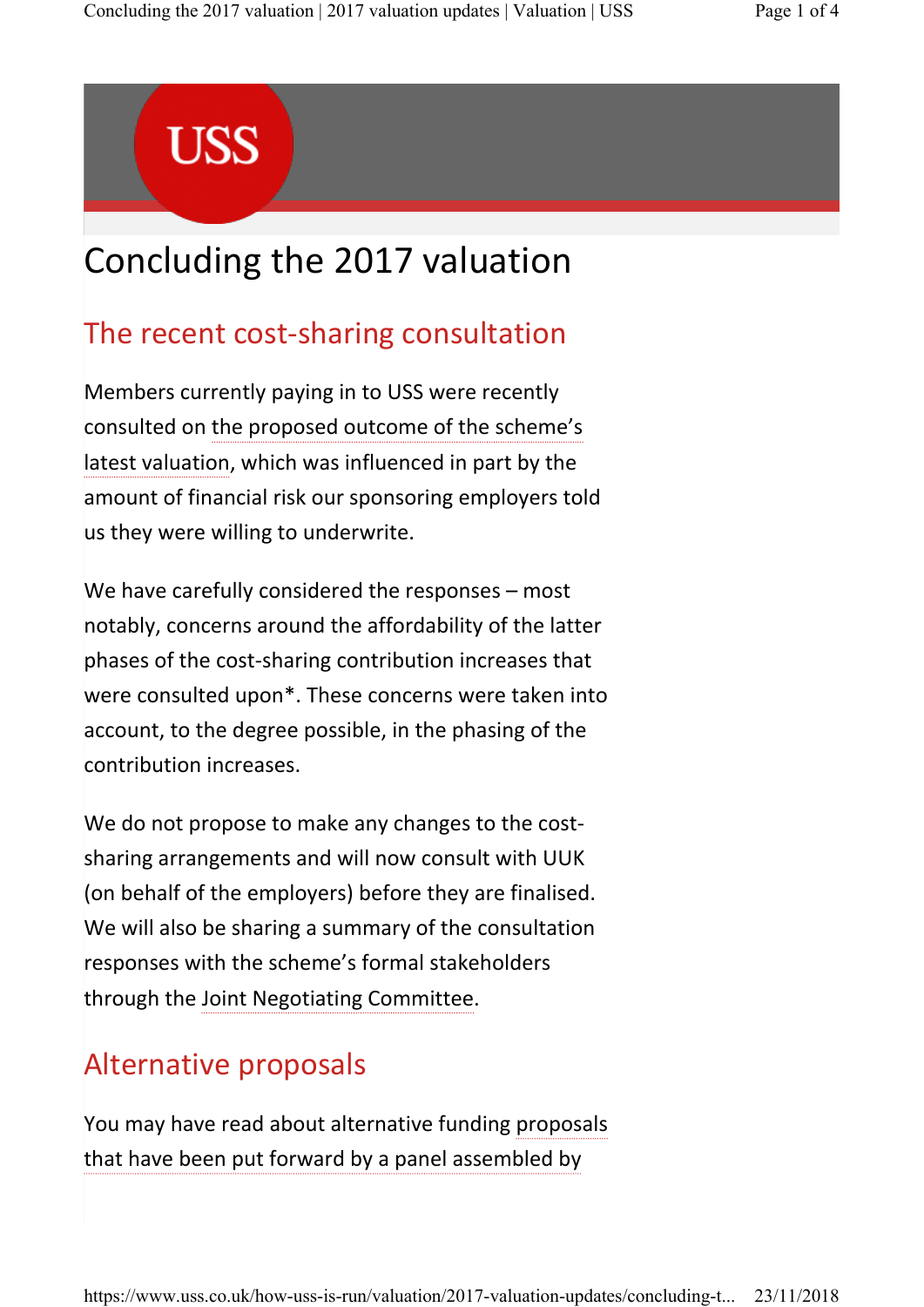UCU and UUK which could result in lower contributions than you were consulted upon.

The panel's proposals would require employers to take on greater risk, and both members and employers paying higher contributions, than we were advised they were originally willing to support.

UUK consulted employers on the stakeholder panel's proposals and subsequently announced that employers are willing to support them, subject to us providing more information on the additional financial risks involved – and if and how they could be managed, and mitigated.

#### A 2018 valuation

To make sure we consider the implications of this development in line with the laws governing pension schemes, we'll carry out an new valuation of the scheme's funding position – as at 31 March 2018.

As the last valuation was a thorough and robust review, much of the information we need is already available but we will update things like market data, forecasted investment returns and life expectancy, and we will also be able to incorporate actual investment experience since the date of the last valuation (which was as at 31 March 2017).

We'll work through this in the next few weeks and will formally consult UUK (on behalf of employers) on our updated funding assumptions over December and January.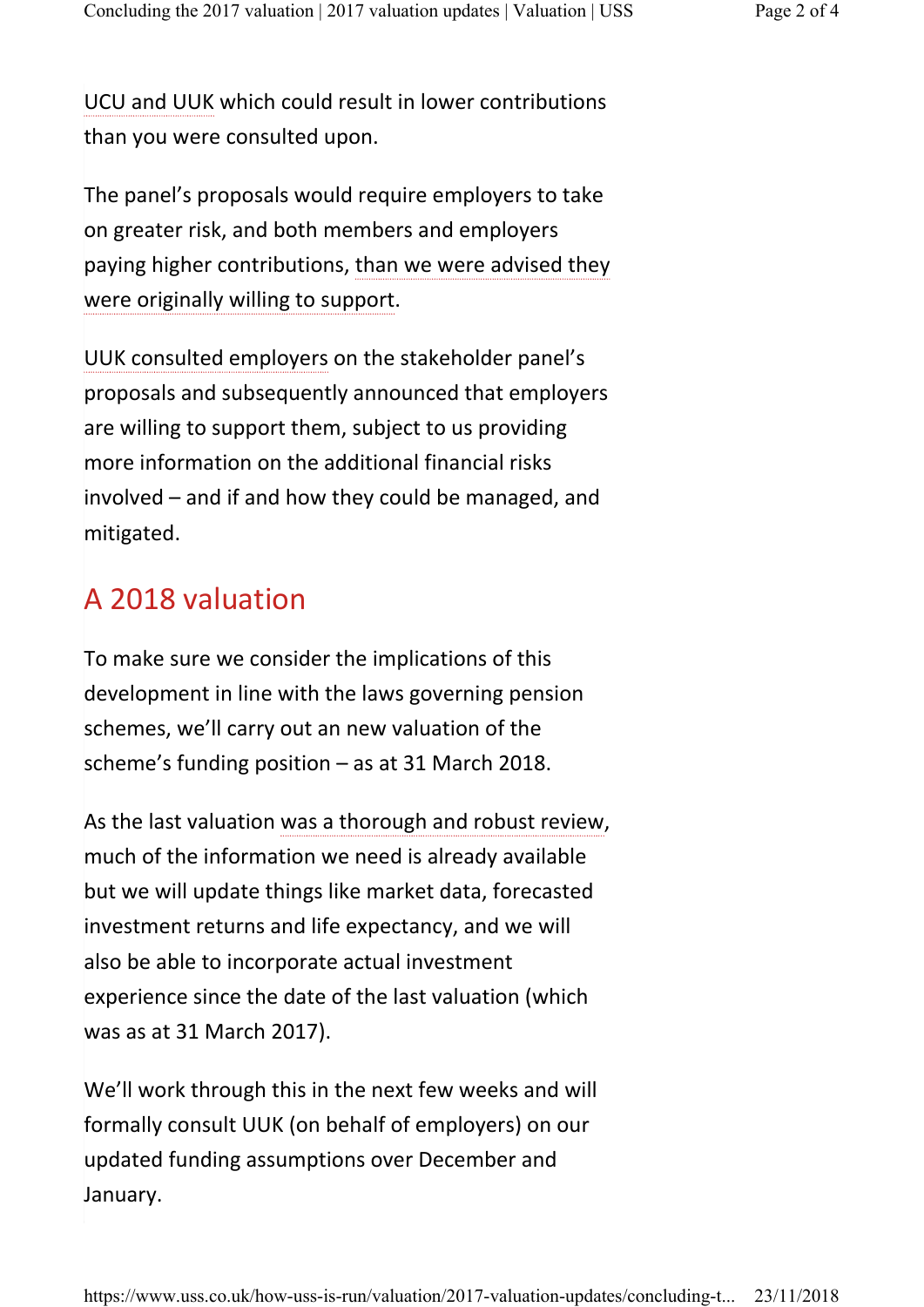This is when we will assess the proposals put forward by the stakeholders' panel and consider the scale of the additional financial risks involved, and the ways and means by which employers are willing and able to fund the risks that the Trustee could contemplate taking.

#### When will contribution rates be confirmed?

We plan to finalise the updated contribution rates based on this new valuation in early February and the Joint Negotiating Committee will then consider how to address the outcome.

Given the timescales of the processes involved, we can't now avoid the proposed April 2019 contribution increase – but we hope an alternative way forward will be agreed before the significantly higher cost-sharing increases are planned to come into effect from 1 October 2019 onwards.

Our objective throughout this process will remain the same: to ensure that the defined pension benefits members earn are secure and can be paid as they fall due.

\*As member and employer representatives on the Joint Negotiating Committee could not agree on an alternative outcome to the 2017 valuation, the default cost-sharing rules (76.4-8), were triggered and member and employer contributions into the scheme will be increasing from 1 April 2019 as a result (and further increases are planned in October 2019 and April 2020). It also proposed that your employer's portion of 'the match' will also be discontinued from 1 April 2019.

Published date: 22 November 2018